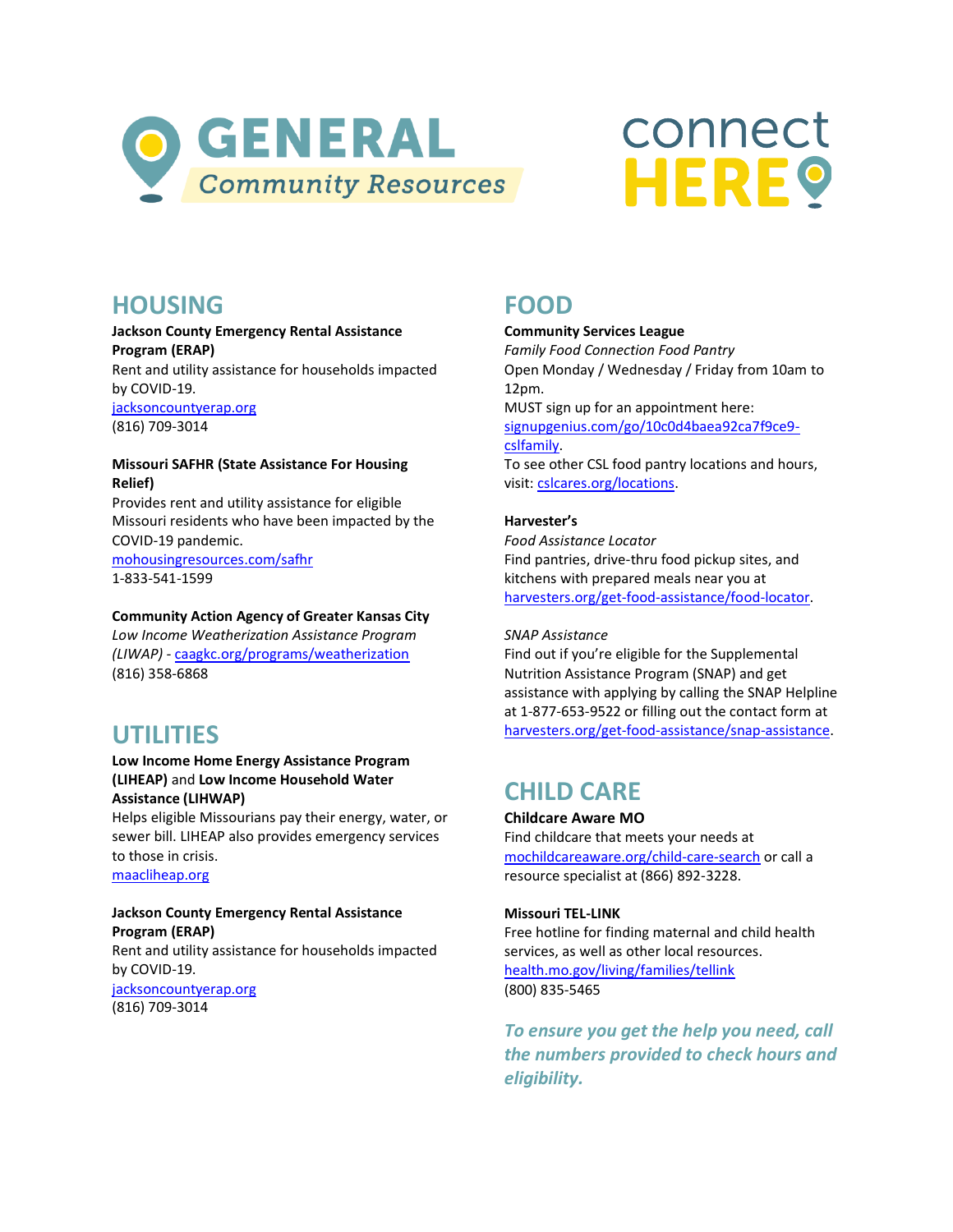# **EDUCATION**

**Literacy KC** *HiSET or English as Second Language Courses* [literacykc.org/future-students](https://literacykc.org/future-students/)  (816) 333-9332

**Herndon Career Center** Workforce training, college preparation and entrepreneurial programs for junior and senior high school students. [raytownschools.org/herndon](https://www.raytownschools.org/herndon) 11501 E State Rte 350, Raytown, MO (816) 268-7140

### **Fort Osage Adult Education**

Affordable online courses and certification classes for various careers / skills [fortosage.net/adulted](https://www.fortosage.net/adulted) 2101 N. Twyman Rd, Independence, MO (816) 650-7180

### **EMPLOYMENT**

### **Full Employment Council Eastern Jackson County Branch**

Register for services at [feckc.org/services-registration.](https://www.feckc.org/services-registration) 15301 E. 23rd St, Independence, MO (816) 521-5700

### **Missouri Vocational Rehabilitation Kansas City East/Transition**

Services to help people with disabilities find or keep employment.

[dese.mo.gov/adult-learning-rehabilitation](https://dese.mo.gov/adult-learning-rehabilitation-services/vocational-rehabilitation)[services/vocational-rehabilitation](https://dese.mo.gov/adult-learning-rehabilitation-services/vocational-rehabilitation) 8800 E. 63rd St, STE 260, Raytown, MO (816) 743-8730

# **TRANSPORTATION**

**OATS Transit** Free and low-cost rides for Grain Valley, Lee's Summit, and Blue Springs. To schedule a ride, please call 816-380-7433 or 1- 800-480-6287. See the Jackson County schedule and fares at **oatstransit.org/jackson**.

### **RideKC**

Free public transit across the greater KC metro. View routes and schedules at [ridekc.org/routes.](https://ridekc.org/routes)

### **LogistiCare**

Non-emergency medical transportation for MO HealthNet recipients. To book a ride, call 1-866-269-5927 or visit [logisticare.com/members-families.](https://www.logisticare.com/members-families)

# **FINANCES:**

**Catholic Charities of Kansas City** Offers online financial literacy classes. [catholiccharities-kcsj.org/services/employment](https://catholiccharities-kcsj.org/services/employment-services/financial-literacy/)[services/financial-literacy](https://catholiccharities-kcsj.org/services/employment-services/financial-literacy/) (816) 398-6894

### **Community Services League**

Offers financial education, financial coaching, small loan assistance, and employment opportunities. [cslcares.org/financial-capabilities](https://www.cslcares.org/financial-capabilities) 404 North Noland Rd, Independence, MO

(816) 254-4100

# **PERSONAL SAFETY & HEALTH CARE**

### **Comprehensive Mental Health Services**

Counseling, in-home healthcare, substance use treatment, and employment services. [thecmhs.com/services](https://thecmhs.com/services/) 17844 E. 23rd Street, Independence, MO (816) 254-3652

### **Hope House**

Domestic violence: shelter, support, and therapy for victims. [hopehouse.net](https://www.hopehouse.net/) (816) 461-4673

### **Jackson County Health Department**

*Clinical Services* Free and low-cost community health services. Includes routine physicals, immunizations, and TB skin tests.

[jacohd.org/clinical-services](https://jacohd.org/clinical-services/)